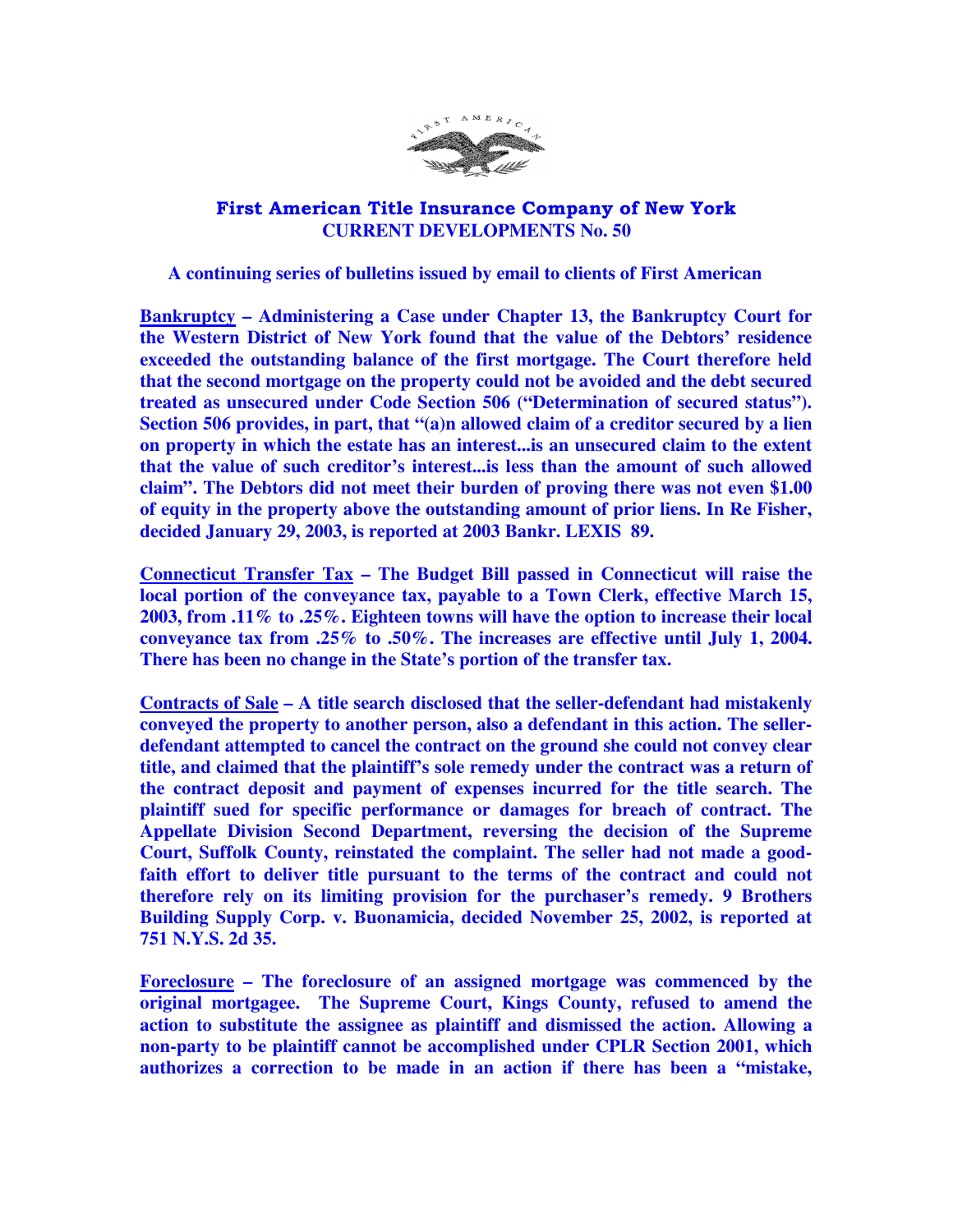**omission, defect or irregularity". Colony Mortgage Bankers v. Levell was reported in the New York Law Journal on January 22, 2003.** 

**Forgery – Notwithstanding that Real Property Law Section 266 protects the title or lien of a bona fide purchaser or encumbrancer for value without notice of an alleged prior fraud affecting the title to real property, the Appellate Division, Second Department, reversed the order of the Supreme Court, Kings County, and reinstated the complaint in an action brought against the purchaser from the grantee of an allegedly forged deed, and the purchaser's mortgagee. It held that a person cannot be a bona fide purchaser or encumbrancer for value through a forged deed since such a deed is void and conveys no title. Public Administrator of Kings County v. Samerson, decided October 21, 2002, is reported at 750 N.Y.S. 2d 301.** 

**Indexing – The County Clerk of Monroe County misindexed the recording of a mortgage assignment. Tax sale notices were therefore mailed to the prior mortgagee. The assignee brought an Article 78 proceeding to set aside the tax deed for lack of notice. The Supreme Court, Monroe County, converted the proceeding to an action for monetary damages against the County Clerk under Real Property Law Section 316. According to the Court, "(p)resentation of a proper document, evidenced by a receipt from the Clerk, is sufficient to cast responsibility on the recording officer". Matter of the Application of American Financial Corp. of Tampa, decided September 23, 2002, is reported at 2002 N.Y. Misc. LEXIS 1344.** 

**Judgments – The Supreme Court, Westchester County, issued a Decision and Order granting a motion to vacate a default judgment, stating that the "default judgment is hereby vacated and the lien shall be removed forthwith. Submit Order on notice". The defendant in that action did not submit the Order on notice within 60 days after filing of the Decision under 22 N.Y.C.R.R 202.48. A conveyance of the judgment debtor's property and that purchaser's mortgage, executed after the docketing of the default judgment, was, therefore, according to the Supreme Court, Westchester County, subject to the judgment. Affirming that ruling, the Appellate Division, Second Department, held that the "Decision and Order" was merely a decision, and, since no Order was submitted and signed, the judgment remained in effect. Lesnick v. Carvalho, decided November 12, 2002, is reported at 749 N.Y.S. 2d 563; 2002 N.Y. App. Div. LEXIS 10683.** 

**Limited Liability Companies and Limited Liability Partnerships – The New York State Department of Taxation and Finance has posted to its WEB site Publication 16, the "New York Tax Status of Limited Liability Companies and Limited Liability Partnerships". The Publication provides information on the formation of the entity, its tax treatment, the payment of annual filing fees, and obligations on termination. See http://www.tax.state.ny.us/pdf/publications/Multi/Pub16\_103.pdf.**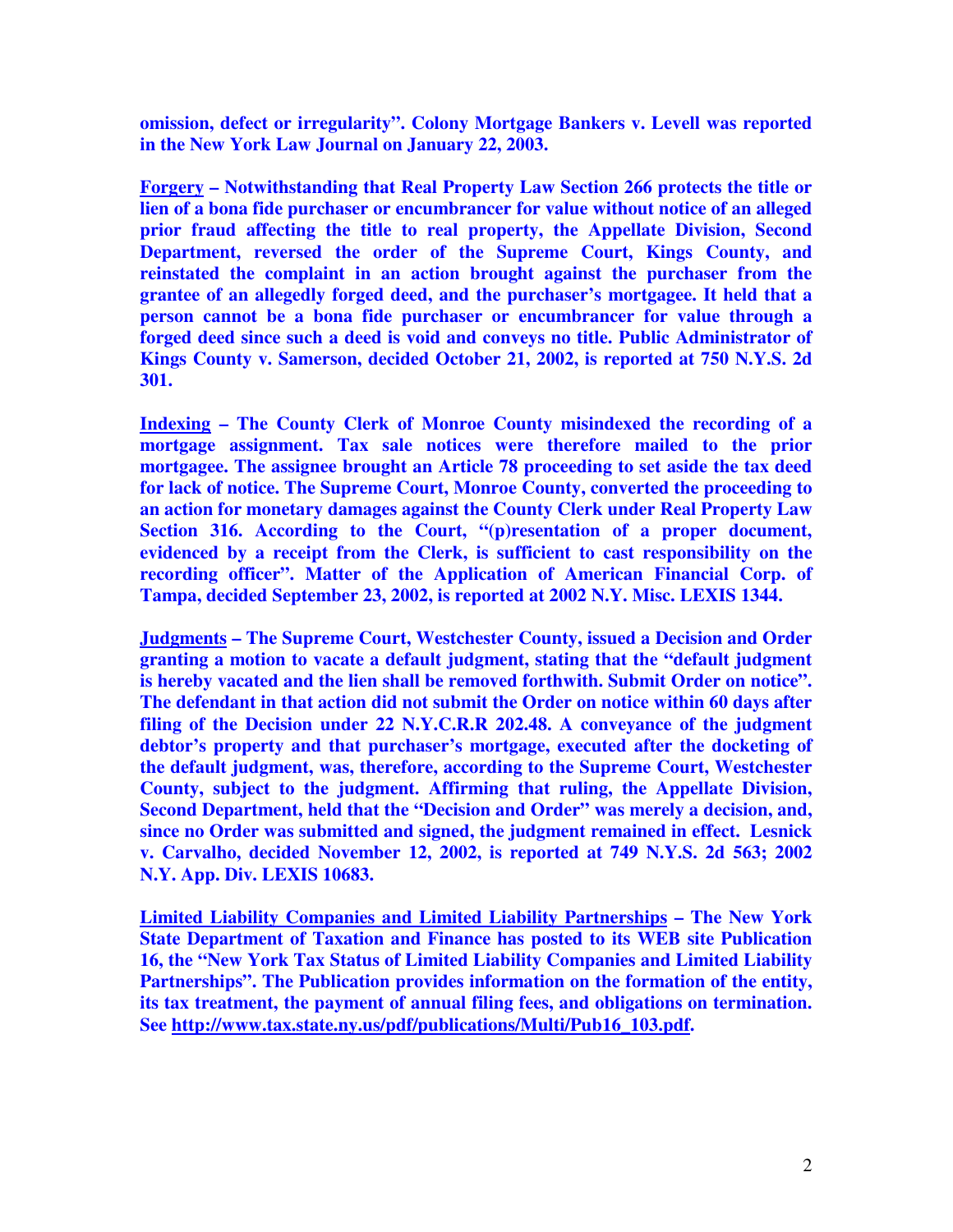**Limited Liability Companies – The managing member of an Limited Liability Company which owned a commercial building in Manhattan purchased the interest of the other member for a price based on a \$80 Million valuation of the property. The Buy-Sell Agreement disclosed that the managing member had discussed the sale or lease of the property with specified third parties, and further provided that the selling member disclaimed all interest in profits received by on a future sale of the property. The selling member was afforded an opportunity to conduct its own due diligence with respect to any of the third parties listed. Two weeks after the closing of the Buy-Sell, the LLC entered into a contract to sell the property to a third party that was disclosed in the Agreement for \$200 Million. The former member brought an action against the managing member and its principals for fraud and breach of fiduciary duty, seeking to recover the profit it would have realized if it held its interest when the property was sold. The Appellate Division, First Department, reversed the Supreme Court, New York County's grant of defendants' motion to dismiss. According to the Appellate Division, the managing member was a fiduciary to the selling member for all matters relating to the LLC until the buy-out closed and was obligated to fully disclose all material facts, including the prices the prospective purchasers were offering to pay. The disclaimers of the Buy-Out Agreement could not override that duty and were therefore ineffective. The Court also reinstated the complaint against the defendants' law firm. It was alleged that the law firm, which had advised the LLC prior to negotiation of the Buy-Out, aided and abetted the other defendants' alleged fraud and breach of fiduciary duty. It was further alleged that the law firm negligently advised the selling member as to the business of the LLC prior to commencement of the Buy-Out negotiations. Blue Chip Emerald LLC v. Allied Partners Inc. was reported in the New York Law Journal on January 22, 2003.** 

**Mechanics Liens/Service – Lien Law Section 11 requires that a lienor serve a copy of a notice of lien on the owner within five days before or thirty days after filing of the notice. Service on a corporation may be made by "registered or certified mail addressed to its last known place of business" (Emphasis added). According to the Appellate Division First Department, the lienor could serve a copy of the lien to the owner's address on the property tax bill and it is not required that the recipient is actually located there. Service in care of another party (identified on a LEXIS search of property records) was not a fatal defect since the notice was mailed to the address on the tax bill. Infomart New York LLC v. Hugh O'Kane Electric Co., LLC was reported in the New York Law Journal on January 27, 2003.** 

**Mortgage Recording Tax and Real Estate Transfer Tax – The New York State Department of Taxation and Finance has reported that the interest rate on refunds for the period April 1 – June 30, 2003 will be 6% compounded daily. The interest rate on late payments and assessments will be 7% compounded daily. The interest rates are published at http://www.tax.state.ny.us/taxnews/int0203.htm.**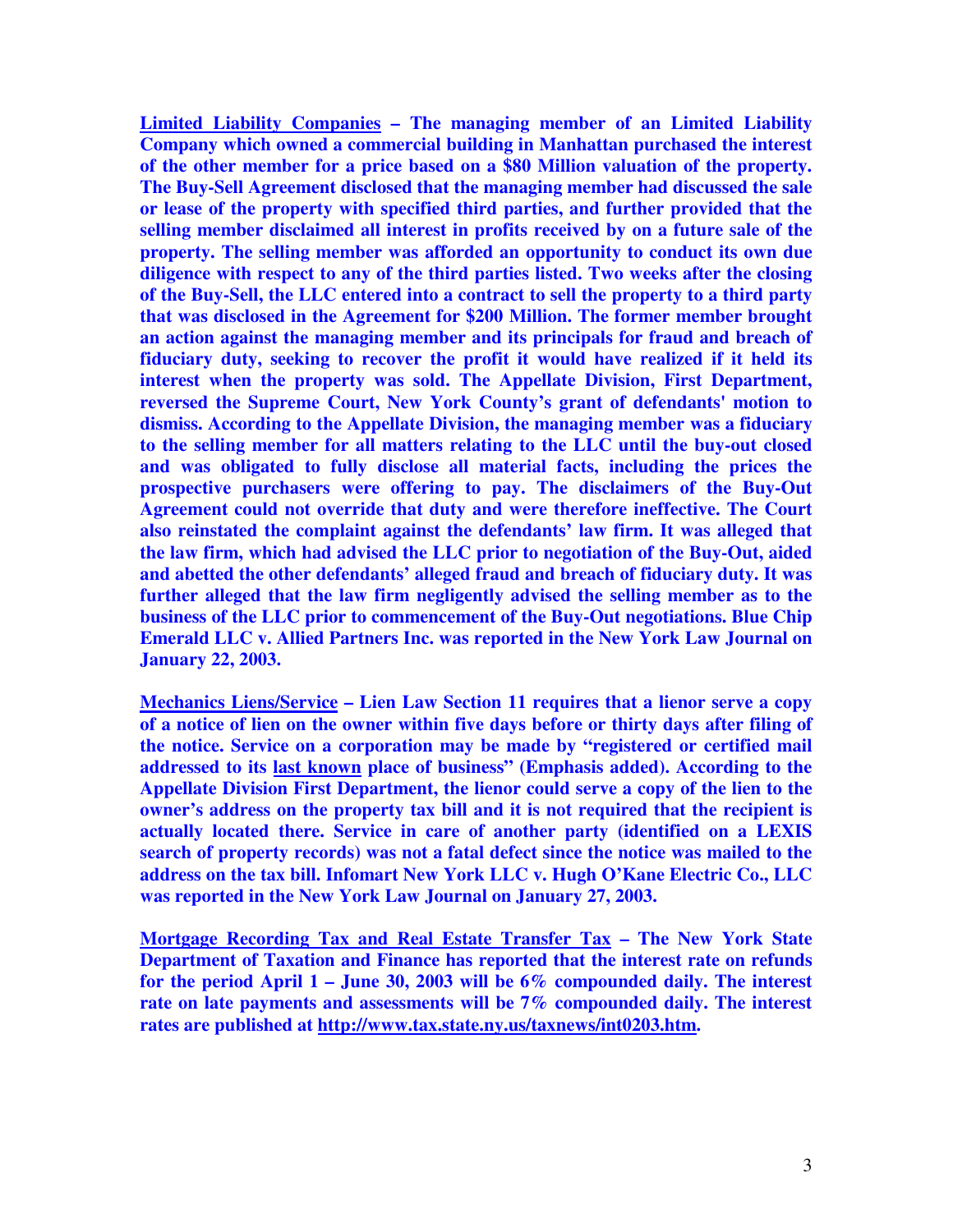**Mortgages – An order was entered by the Supreme Court, Essex County, declaring a bond and mortgage void for usury and discharging the mortgage. During pendency of the application for leave to appeal the mortgagees redeemed the property from a pending tax lien sale. After the application for leave to appeal was denied, an action was commenced to recover the money the mortgagees paid to redeem the property on a theory of unjust enrichment. The Appellate Division, Third Department, affirmed the lower court's dismissal of the complaint, holding that no cause of action for unjust enrichment could be established since the mortgagees' motivation was to protect their own interests, even though the owner was benefited by the payment of the outstanding taxes. For a cause of unjust enrichment, it must be shown that services were performed "for" the defendant. Clark v. Daby, decided December 5, 2002, is reported at 751 N.Y.S. 2d 622.** 

**Mortgages – Judge Markey of the Civil Court, Queens County, held that the Civil Court of the City of New York has jurisdiction to discharge an ancient mortgage which does not exceed \$25,000, the jurisdictional limitation of that Court. Although RPAPL Section 1931(5) provides that a proceeding to discharge an ancient mortgage is to be commenced in the supreme court or a county court, Section 203(b) of the New York Civil Court Act states that the Court has jurisdiction "for the foreclosure, redemption or satisfaction of a mortgage" and Section 212 of the Act provides that "the court shall have all of the powers that the supreme court would have in like actions and proceedings". Risicato v. Lumberyard Supply Corp. was reported in the New York Law Journal on February 26, 2003.** 

**NYC – Pending Legislation on Restrictive Covenants and Permits – The City Council is considering enacting a Local Law which would amend Section 26-103 of the City's Administrative Code to require the Building Department to maintain a registry of all deeds containing restrictive covenants that are filed with the Department. Int. No. 368 would allow a deed containing restrictive covenants to be filed in the registry "by any owner or homeowner association whose property is subject to a restrictive covenant and/or by or on behalf of a neighborhood association or civic association whose area of geographic concern…encompasses the property that is the subject of such restrictive covenant". Under the proposals, the Building Department could not issue a permit without a court order if there would be a violation of a restrictive covenant in a deed in the registry. Int. Nos. 358 and 368 are on the Council's WEB site at http://www.council.nyc.ny.us./ under "Legislation/Bill Intros" for 2003.** 

**NYC- Pending Legislation on Lead Paint – The City Council is considering enacting a Local Law which would replace the current Lead Paint Law, Local Law 38 of 1999, with new requirements for the removal of lead-based paint in housing, schools, day care facilities and playgrounds. Int. No. 101, identified in the bill as the "New York City Childhood Lead Poisoning Prevention Act of 2002", is on the Internet at http://www.council.nyc.ny.us/ under "Legislation/Bill Intros" for 2002.**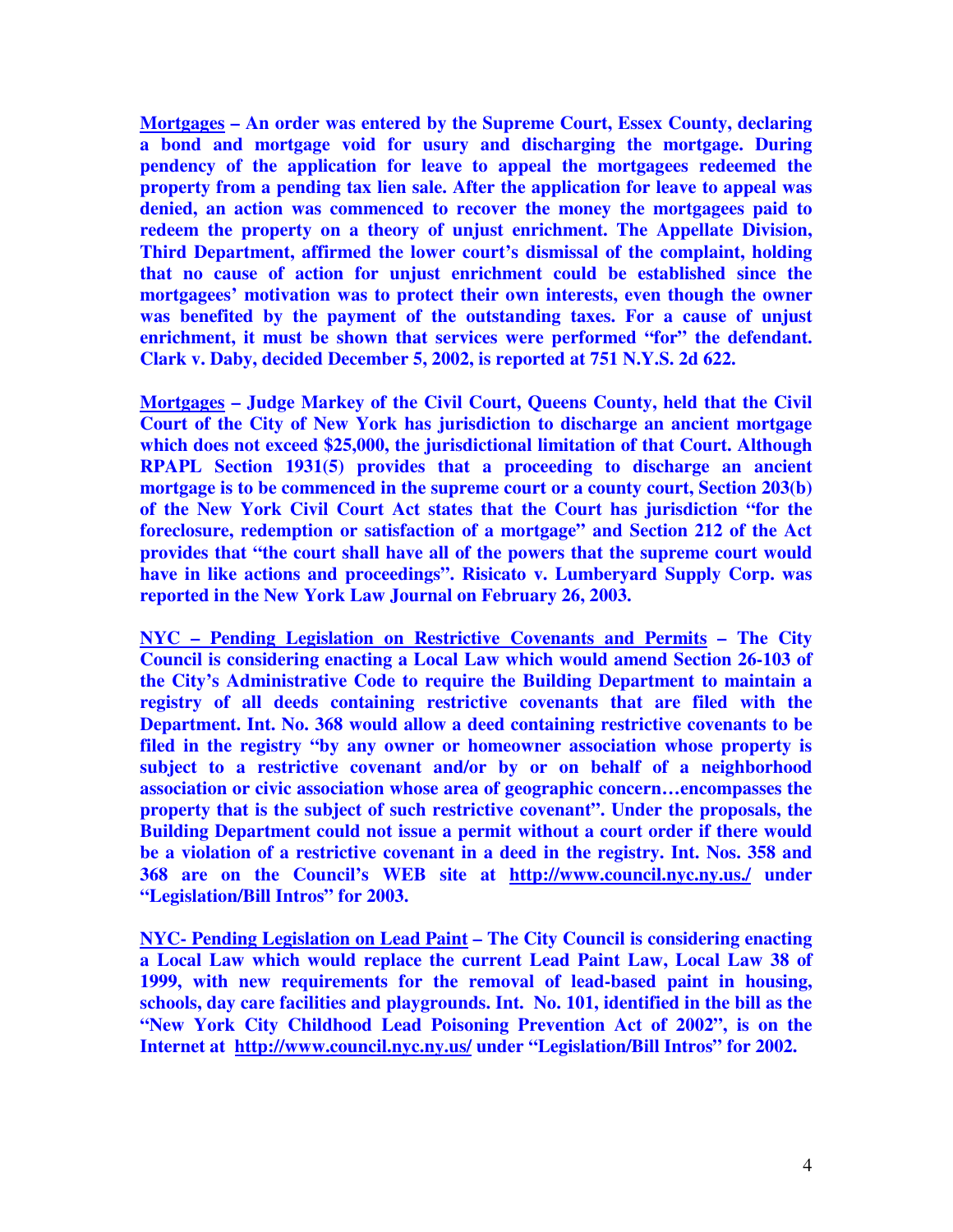**Notice of Pendency – As was reported in Current Developments issued July 17, 2002, the Appellate Division, Second Department, held in Weiner v. MKVII-Westchester, LLC (739 N.Y.S. 2d 432) that a second notice of pendency in an action for specific performance could not be properly filed when a lis pendens had previously been canceled for the failure to serve the summons and complaint within thirty days of the filing of the notice of pendency. In this case, an action was commenced against the purchaser to set aside the deed to him, and a third notice of pendency was filed. The Supreme Court, Westchester County, held that the filing of the second lis pendens, which it ordered canceled, violated the Second Department's holding that successive filings are not to be made against the same property relating to the same controversy. Weiner v. Casey was reported in the New York Law Journal on February 5, 2002.** 

**Restrictive Covenants – The Estate of a person who had filed a subdivision map conveyed a lot on the map by a deed limiting the use of the property to "one residence". The deed provided that all other lots would be sold subject to the same restriction. The other lots were, however, sold only "subject to covenants and restrictions of record". In an action for a declaratory judgment brought by a subsequent owner of 19 of the 32 filed map lots to declare the restriction eliminated, the Supreme Court, Westchester County, held that the conveyance of the other lots "subject to covenants and restrictions of record" continued the one-residence restriction which are enforceable by the other, individual lot owners. Realis Development, LLC v. Neuberger was reported in the NYLJ on February 19, 2003.** 

**Restrictive Covenants –Affirming the granting of a motion for summary judgment by the Supreme Court, Nassau County, the Appellate Division, Second Department, held that deeds in the chain of title to the developer of an apartment complex could not create an easement of access for the benefit of adjoining property. In New York a grantor of a deed cannot create in the deed an easement that benefits land the grantor does not own. Beachside Bungalow Preservation Association of Far Rockaway, Inc. v. Oceanside Associates, LLC, decided January 13, 2003, is reported at 753 N.Y.S. 2d 133.** 

**Statute of Frauds – A commercial tenant brought an action against its landlord for specific performance and breach of an oral agreement to convert the building in which it leased space to condominium ownership and sell to it the space it occupied as a condominium unit. The Appellate Division, First Department, affirmed the decision of the Supreme Court, New York County, which denied the defendants' motion to dismiss the complaint for the failure to state of cause of action. That the defendants retained a lawyer, architect and real estate broker to prepare a conversion and that the plaintiff made a down payment for purchase of the unit was sufficient, absent rebuttal evidence, to show partial performance of an alleged oral agreement sufficient to take it out of the statute of frauds. Clark Construction Corporation v. BLF Realty Holding Corp., decided December 5, 2002, is reported at 751 N.Y.S. 2d 19.**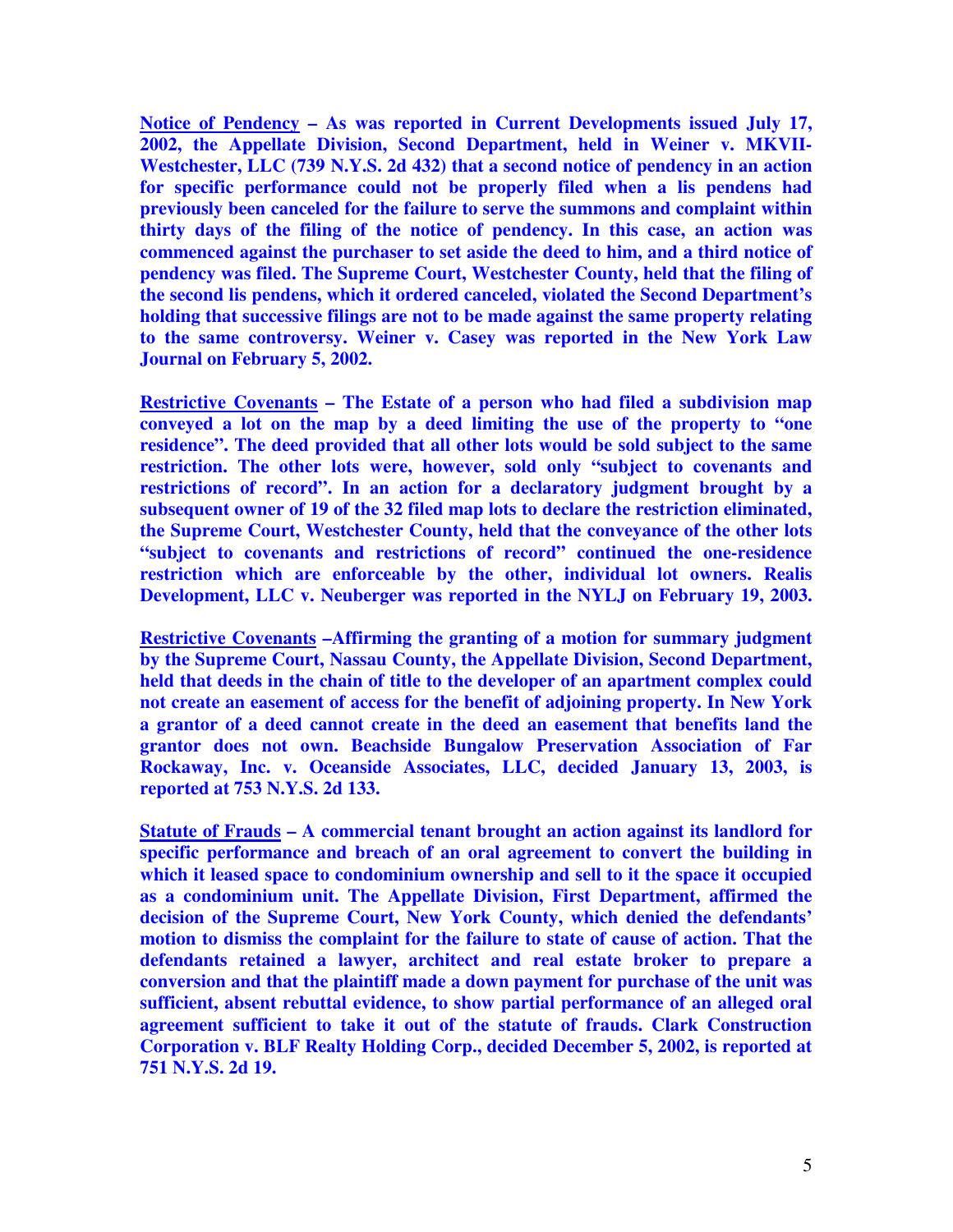**Statute of Frauds – The Supreme Court, Bronx County, in Fordham Paradise, LLC v. ABI Property Partners, L.P. XXVI, held that a purported oral modification of a purchase option contained in a stipulation settling litigation over possession under a leasehold violated the statute of frauds. The Court refused to exercise its equitable powers to permit the plaintiffs to exercise the option, notwithstanding that substantial funds had been expended under the lease to renovate the premises. The time within which the option could be exercised under the stipulation was "of the essence", and the failure to timely exercise the option was not the result of a mistake, inadvertence or an excusable default. The optionee was simply unable to fund the purchase. The decision was reported in the New York Law Journal on January 10, 2003.** 

**"The Stoler Report" – New York's only live weekly radio broadcast featuring real estate and business leaders, hosted by First American Vice-President Michael Stoler, is broadcast Wednesdays at 9PM on WSNR 620 AM. The topic on March 12 is "Commercial Office Buildings in Midtown Manhattan – An Owner's Perspective". Joining Michael Stoler will be Charles D. Cohen, President and CEO of Cohen Brothers Realty Corp. and Bruce Mosler, President-USA of Cushman & Wakefield, Inc. The program on March 19 will be on "The State of Residential Housing in Manhattan-An Owners and Developers Perspective" with Ofer Yardini, Principal, Stonehedge Partners, Jeffrey Levine, President, Levine Builders and Principal, Suna-Levine, Anthony Goldman, Chairman, Goldman Properties, Inc., David Lowenthal, President, World Wide Holdings, and Christopher Albanese, Executive Vice-President, Albanese Development Corp. The program on March 26**  will cover "Developments North of 96<sup>th</sup> Street and in Harlem", with Robert **Ezrapour, Principal, Artimus Construction, Charles Weiss, Law Office of Charles D. Weiss, and Ronald Moelis, Principal, L&M Equities and L& M Development Corp. For further program information contact Michael Stoler at mstoler@firstam.com.** 

**Tax Sales – Real Property Tax Law Section 1125(1) provides, in part, that notice of a tax foreclosure proceeding is to be sent to each owner and to each other person with a right, title or interest in the property subject to the foreclosure as set forth in the public record. After the City of Troy acquired title in a tax sale, the plaintiff sought to assert a purchase option contained in its lease. It contended that its application for "Economic Development Zone" certification, on record with the City's Department of Planning and Community Development, made its interest a matter of public record, notwithstanding that its lease and purchase option were not recorded in the office of the Rensselaer County Clerk. The Appellate Division, Third Department, affirming the decision of the Supreme Court, Rensselaer County dismissing the complaint for the failure to state a cause of action, found that the term "public record' refers to the land records in the office of the County Clerk and records in the Surrogate Court, not to the files of every local agency of the City. Hudson Deepwater Development, Inc. v. City of Troy, decided November 27, 2002, is reported at 751 N.Y.S. 2d 615.**